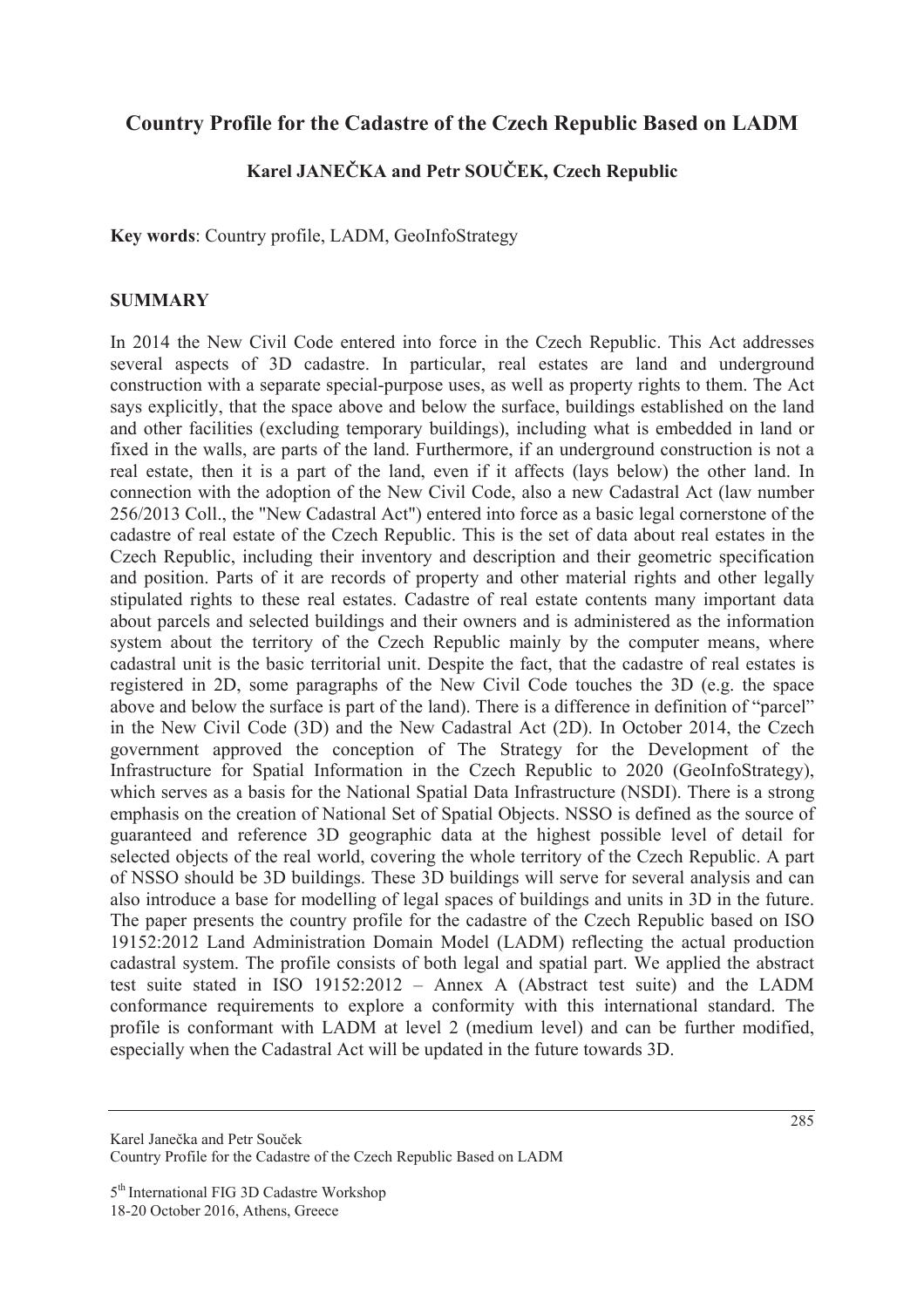## **Country Profile for the Cadastre of the Czech Republic Based on LADM**

# **Karel JANEýKA and Petr SOUýEK, Czech Republic**

## **1. INTRODUCTION**

In 2014 the New Civil Code entered into force in the Czech Republic. This Act addresses several aspects of 3D cadastre. In particular, according to the New Civil Code, real estates are land and underground construction with a separate special-purpose uses, as well as property rights to them. The Act says explicitly, that the space above and below the surface, buildings established on the land and other facilities (excluding temporary buildings), including what is embedded in land or fixed in the walls, are parts of the land. Furthermore, if an underground construction is not a real estate, then it is a part of the land, even if it affects (lays below) the other land. A landowner must accept the use of space over land or under the land, if an important reason for this is happening and in such a way that the owner can't have good reason to oppose it.

In connection with the adoption of the New Civil Code, also a new Cadastral Act (law number 256/2013 Coll., the "New Cadastral Act") entered into force as a basic legal cornerstone of the cadastre of real estate of the Czech Republic. This is the set of data about real estates in the Czech Republic, including their inventory and description and their geometric specification and position. Parts of it are records of property and other material rights and other legally stipulated rights to these real estates. Cadastre of real estate contents many important data about parcels and selected buildings and their owners and is administered as the information system about the territory of the Czech Republic mainly by the computer means, where cadastral unit is the basic territorial unit. The Cadastre's documentation comprises mainly from the file of geodetic information encompassing the cadastral map (including its digital representation in given cadastral units) and the file of descriptive information including the data about cadastral units, parcels, buildings, flats and non-residential premises, about owners and other justified persons, about legal relations and rights and other facts given by the law.

Despite the fact, that the cadastre of real estates is registered in 2D, some paragraphs of the New Civil Code touches the 3D (e.g. the space above and below the surface is part of the land). There is a difference in definition of "parcel" in the New Civil Code (3D) and the New Cadastral Act (2D).

In October 2014, the Czech government approved the conception of The Strategy for the Development of the Infrastructure for Spatial Information in the Czech Republic to 2020 (GeoInfoStrategy), which serves as a basis for the National Spatial Data Infrastructure (NSDI). There is a strong emphasis on the creation of National Set of Spatial Objects in the GeoInfoStrategy (NSSO). NSSO is defined as the source of guaranteed and reference 3D geographic data at the highest possible level of detail for selected objects of the real world, covering the whole territory of the Czech Republic.

Karel Janečka and Petr Souček Country Profile for the Cadastre of the Czech Republic Based on LADM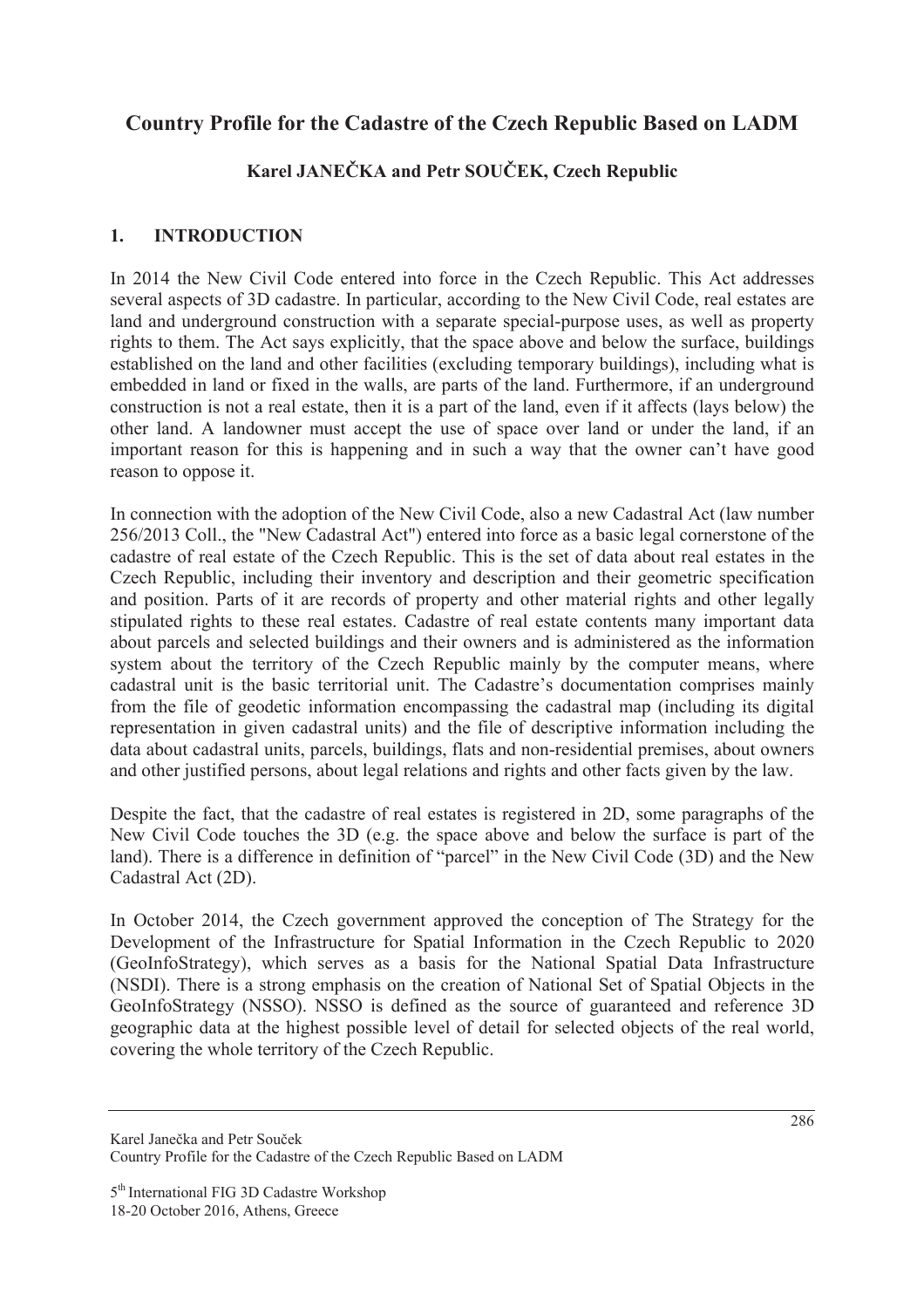A part of NSSO should be 3D buildings, optimally at LOD4 according to the CityGML specification. These 3D buildings will serve for several analysis and can also introduce a base for modelling of legal spaces of buildings and units in 3D in the future.

The paper presents the country profile for the cadastre of the Czech Republic based on ISO 19152:2012 Land Administration Domain Model (LADM) reflecting the actual production cadastral system. The proposed profile consists of both legal and spatial part. We applied the abstract test suite stated in ISO 19152:2012 – Annex A (Abstract test suite) and the LADM conformance requirements to explore a conformity with this international standard. To test the conformity we used mapping of elements between the LADM and the tested country profile. In some cases the elements of the country profile are inherited from the LADM. The profile is conformant with LADM at level 2 (medium level) and can be further modified, especially when the Cadastral Act will be updated in the future towards 3D.

The paper describes a feasible "show case" which could be a sort of guideline for others doing or planning a similar application.

## **2. THE NEW CIVIL CODE AND ITS IMPACT ON THE CADASTRE**

A new Civil Code (Act No. 89/2012 Coll.) entered into force on 1 January 2014, replaced the actual one of 1964 (Act 40/1964 Coll., as amended). The new Civil Code defines what the real estate is. According to the new Civil Code, the real estates are land (including 3D space above and below the surface), and underground constructions with separate special-purpose use (e.g. metro, collectors, wine cellars…). If an underground construction is not a real estate, then it is a part of the land, even if it affects (lays below) the other land. In practice, many underground constructions are not registered in the cadastre. The underground construction is registered in a case when some part(s) of this construction is located above the ground (see fig. 1 and 2).





**Figure 1. (a) Visualization of the underground construction - the archeological park in Pavlov, Czech Republic (Olivová, 2016); (b) Entrance to the archeological park in Pavlov, Czech Republic (photo: Institute of Archeology of the CAS, Brno)..** 

The new Civil Code explicitly considers the 3D space above and below the land as a part of the land. The Cadastral Law defines then the parcel as a piece of land projected on the

Karel Janečka and Petr Souček Country Profile for the Cadastre of the Czech Republic Based on LADM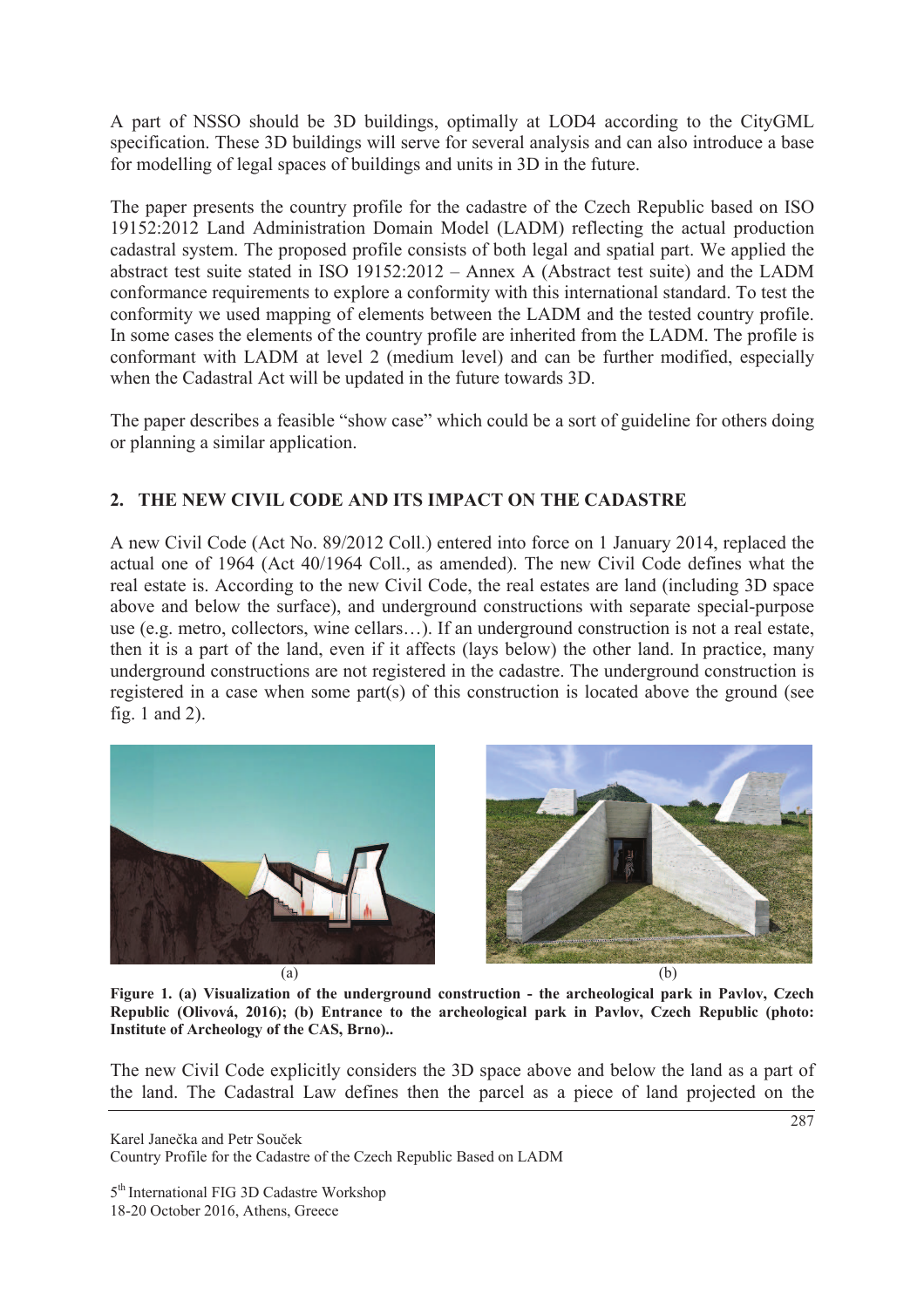horizontal plane (2D cadastral map). It is not explicitly said there, that the 3D space above and below the parcel is a part of the parcel (3D parcel). However, as published in Stoter and Oosterom (2006), although parcels are represented in 2D, someone with a right to a parcel always has been entitled to a space in 3D; i.e., a right of ownership on a parcel relates to a space in 3D that can be used by the owner and is not limited to just the flat parcel defined in 2D without any height or depth.



**Figure 2. Visualization (in 2D map) of the boundary of the underground construction – the archeological park in Pavlov. Every part of the construction above the ground has to lay on a separate building parcel (here total 5 building parcels with bold red number; after Olivová (2016))** 

The new Civil Code took over many provisions of other Acts which were at the same time repealed, for example the Flat Ownership Act, the Act on Association of Persons etc. It reintroduces the former Czech legal terminology, which was gradually abandoned by the Civil Codes of 1950 and 1964. The Property Law part regulates the tenure, the possession, the ownership and co-ownership, the encumbrance, the lien, and also the heirship. The following changes had to be considered during the proposal of the LADM based country profile.

#### *Building as Part of Land*

After 1 January 2014 a person who owned a building and the land on which it stands, that building became part of the land (the Czech real estate law returned to the principle that structures are part of the land on which they are built - a "superficies solo cedit" principle). Buildings established on land (except for temporary buildings, utility lines and some other exemptions) are no longer be objects of law and only form a part of the land.

If the land owner and the building owner were two different persons at this time, the building remained as real estate, but the land owner holds a pre-emptive right to the building and the

Karel Janečka and Petr Souček Country Profile for the Cadastre of the Czech Republic Based on LADM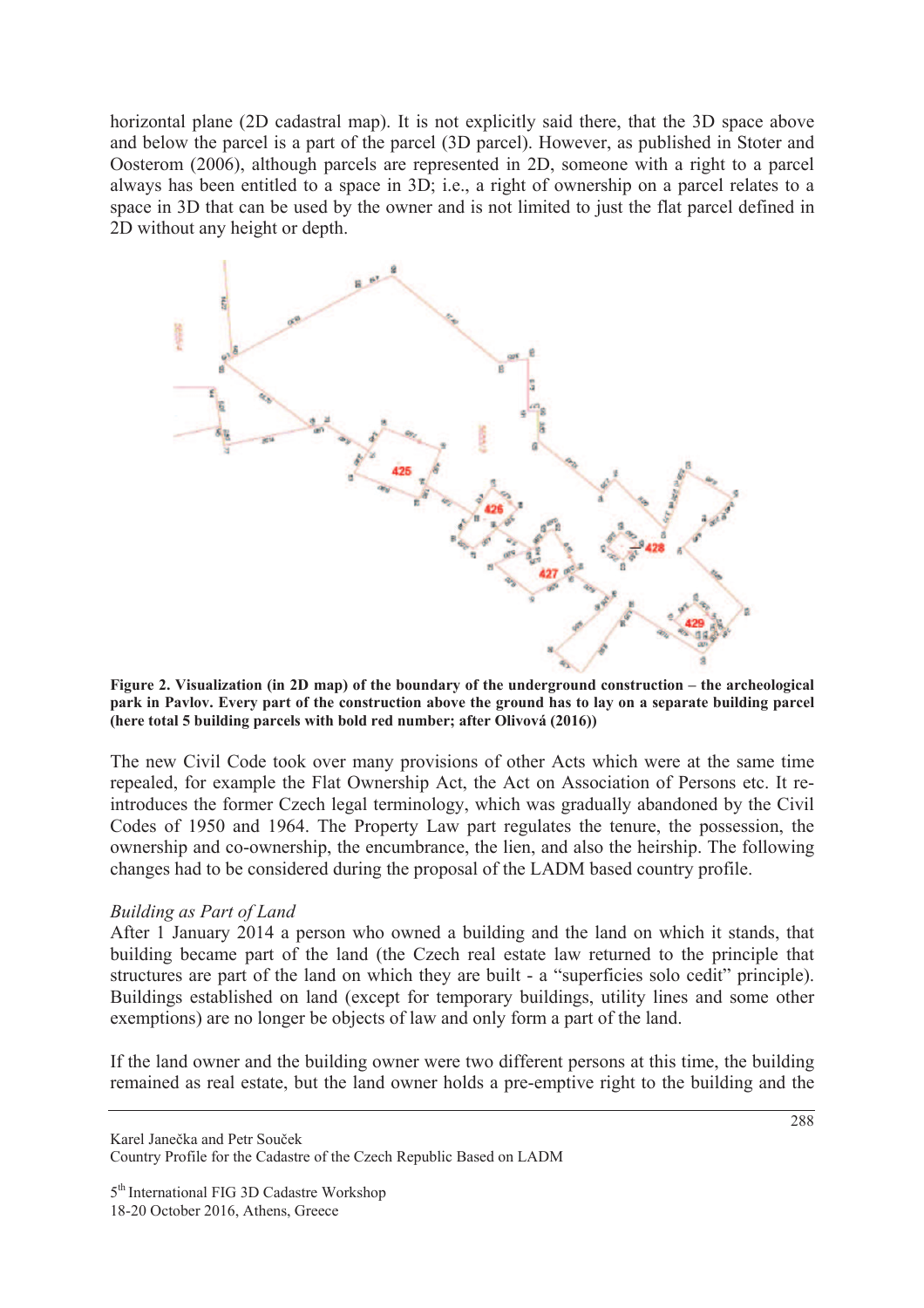building owner holds a pre-emptive right to the land. The building will then become part of the land when the building and the land first meet in the hands of the same owner. The building will not become part of the land if the building or the land is encumbered by a right in rem (i.e. right associated with a property, not based on any personal relationship).

## *Right of Building*

Based on this new instrument in Czech law it will be possible to construct a building on a third party's land. The right of building is a temporary right (99 year maximum) established by an agreement between the land owner and the developer. From a legal point of view the right of building as a whole is considered to be real estate and is a subject to registration in the cadastre of real estates. The right of building can be subject to a transfer, mortgage, heritage or easement. The right of building is independent of the existence of the structure and can therefore be established even if the construction procedure has not yet started. After expiry of the right, the right of building can be theoretically prolonged, or the building becomes a part of the land.

#### *Ownership of building units*

The new Civil Code also regulates the ownership of building units, which was previously contained in a separate act. A building unit remains a separate piece of real estate and does not form part of the land. The owner of the building unit automatically also owns a share of common parts of the building.

#### *Supplementary co-ownership*

Supplementary co-ownership is a special type of the ownership. There are owners of their own property, who are allowed to use it only together with some shared property (e.g. a driveway). The ownership of that shared property names supplementary co-ownership. Ownership of property in supplementary co-ownership is inextricably linked with the ownership of properties for whose use property in supplementary co-ownership serves. Separate transfer of such property is not possible.

## **3. GEOINFOSTRATEGY**

The vision of the GeoInfoStrategy is that, in 2020, the Czech Republic is a knowledge society effectively using spatial information. To fulfil this vision, it is necessary that spatial information and services will be used in every aspect of public life. The GeoInfoStrategy is a conceptual material that has a close relation to other strategic documents of public administration and eGovernment. The GeoInfoStrategy defines the principles and strategic aims for effective use of the spatial information in public administration.

The GeoInfoStrategy contributes to fulfill the government priorities as well as the priorities of particular ministries, e.g., in the fields of environmental protection, cadastre, and protection of cultural heritage.

Regarding the priorities in the cadastre, the further development of the basic register of territorial identification, addresses and real estates (RTIARE) is emphasized. This basic

Karel Janečka and Petr Souček Country Profile for the Cadastre of the Czech Republic Based on LADM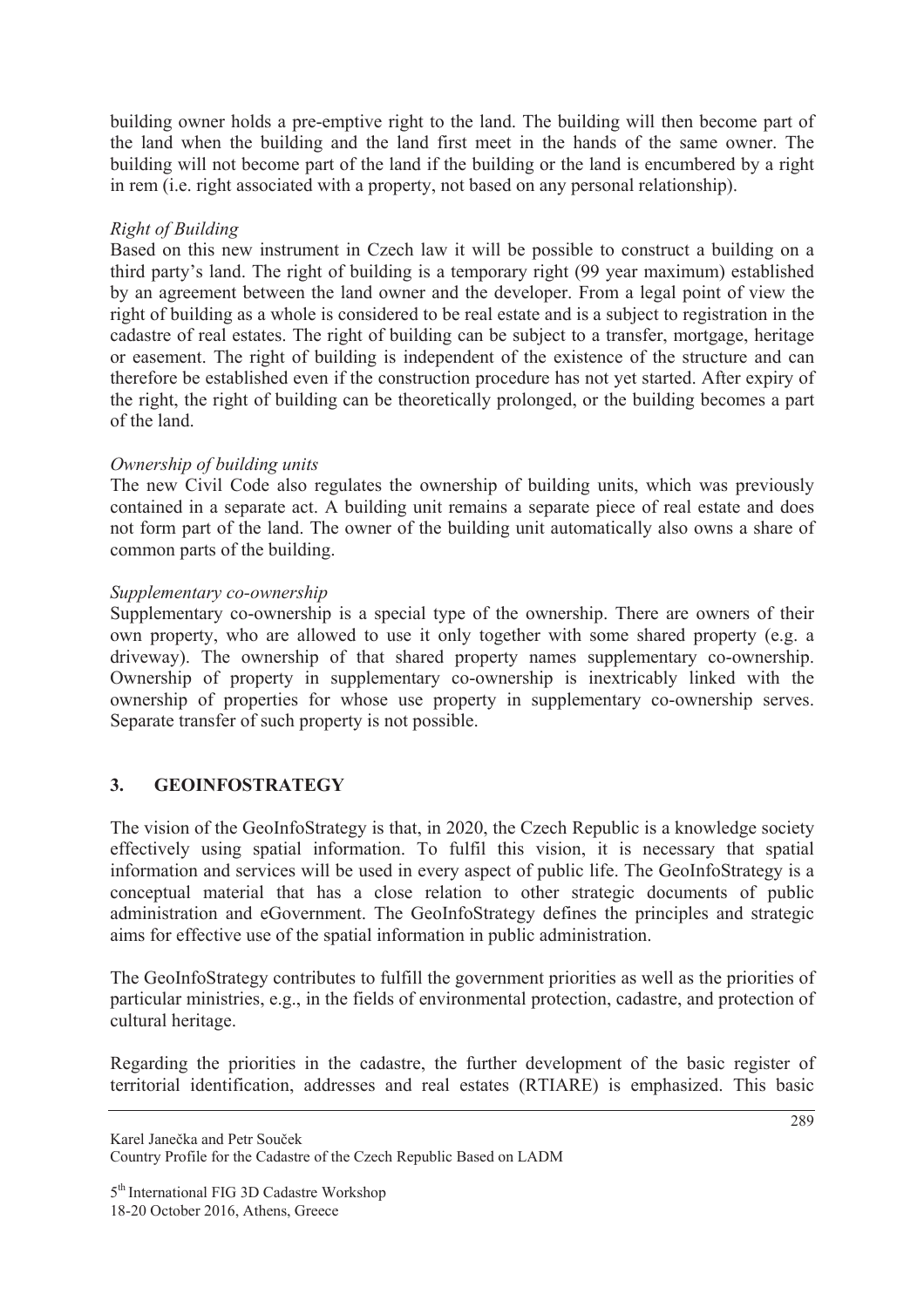register is the central information source of selected spatial data for information systems of public authorities. Every RTIARE element consists of descriptive and positioning information. The positioning information includes a boundary, definition line and definition point. RTIARE contains territorial elements, i.e. parts of the territory enclosed by boundaries like parcels, building constructions with house numbers or cadastral units. Furthermore, RTIARE contains territorial units without boundaries, such as parts of municipalities, or streets (Čada and Janečka, 2016a). During its further development the more territorial elements should be added.

The GeoInfoStrategy has four strategic aims. The first strategic aim is to ensure guaranteed services of public administration for the effective management and use of spatial information and wide use of these services by society. It is necessary to define the life situations for which it is suitable and useful to use spatial information and services information for society.

The next two strategic aims emphasize to establish the national infrastructure for production, management and interlinking of the spatial data funds of public administration and to improve the quality and further development of spatial data funds. It is necessary to define the spatial data sets that the public administration needs in order to cover all its activities.

The fourth strategic aim is the coordination and development of institutional infrastructure for the field of spatial information. This strategic aim concerns mainly the coordination of legislation issues, ensuring skilled human resources and ensuring financing for research and development in the field of spatial information.

The projects that are going to be realized within the framework of the GeoInfoStrategy implementation will be financially supported from various funds (national, European). Till now, mainly the research projects financed by the Technology Agency of the Czech Republic (TACR) have been realized. TACR also supports the research projects not (directly) dealing with the GeoInfoStrategy. The BETA programme under the TACR is oriented on research, experimental development and innovation for the government. For example, the Czech Office for surveying, mapping and cadastre (national mapping agency) can define its research needs that are then financially supported from the BETA programme. The term "3D cadastre" has appeared as a keyword in one of the recent BETA calls for projects. However, this call was oriented mostly on generalization of the medium scale national map. Considering the GeoInfoStrategy initiative, the situation might change in the (near) future if there is a strong demand for 3D geographic data.

## **3.1 The National Set of Spatial Objects**

There is a strong emphasis on the creation of National Set of Spatial Objects in the GeoInfoStrategy (NSSO). NSSO is defined as the source of guaranteed and reference geographic data at the highest possible level of detail for selected objects of the real world, covering the whole territory of the Czech Republic. Where appropriate, the NSSO should consist of the 3D objects. NSSO will be widely used, mainly in the decision making processes of public administration, by private sector and educational and research organizations. NSSO will be implemented as an information system at the governmental level with guaranteed standards of data quality, data flows and services. NSSO will enable the creation of some derived spatial objects by data model generalization. The main data sources for NSSO are  $(\check{C}$ ada and Janečka, 2016a):

Karel Janečka and Petr Souček Country Profile for the Cadastre of the Czech Republic Based on LADM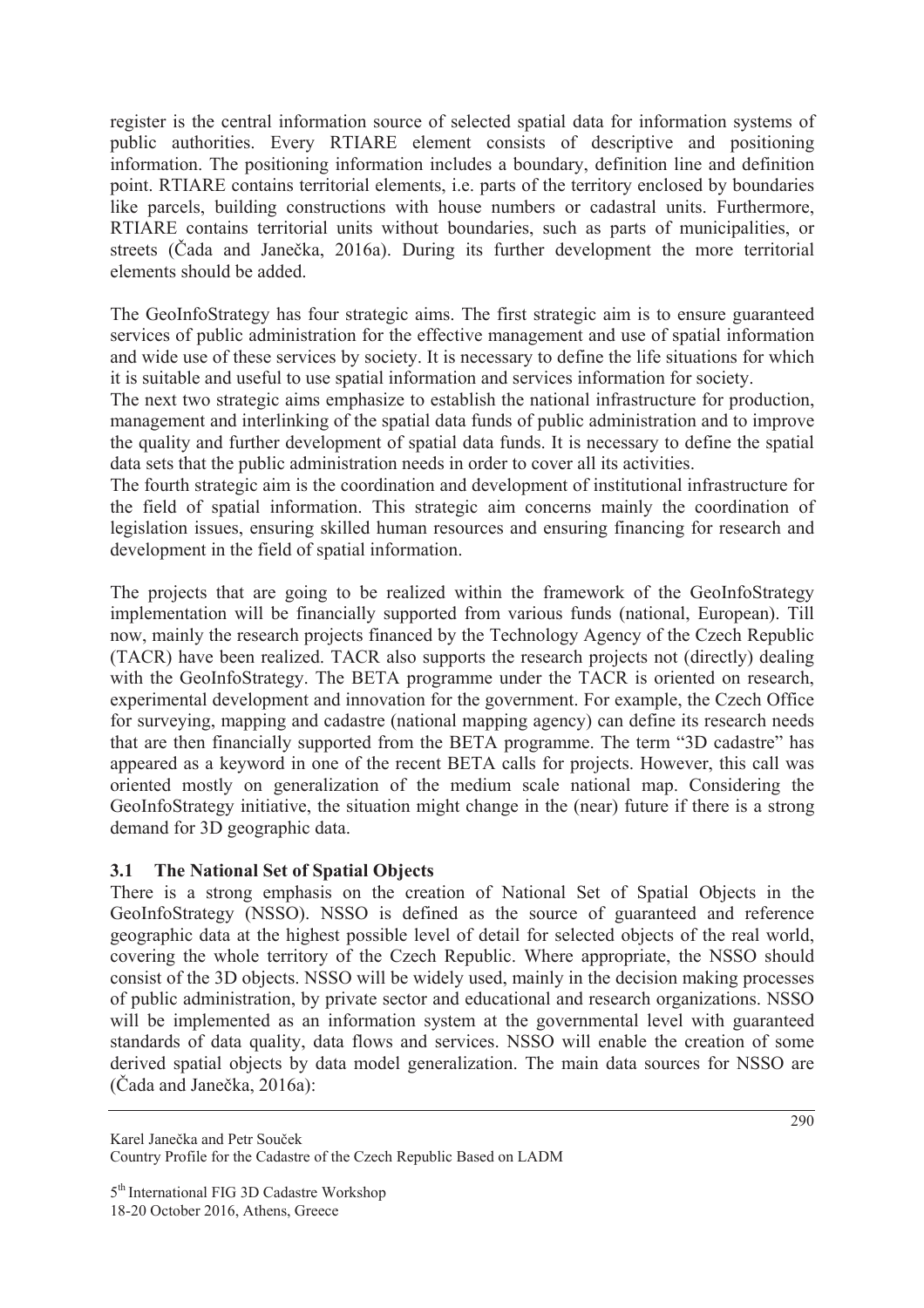- ࡳ the outcomes of land surveying activities in the public interest (e.g., fundamental state map series, thematic state map series or maps of town utilities),
- the outcomes of land surveying activities for own use (e.g., preparation of the largescale and extensive investment projects),
- the geodic part of the documentation of the actual construction being realized, and
- ࡳ the information systems of the administrators of underground utilities.

Regarding the fundamental and thematic state map series as a source for NSSO, the most important is mapping of the important and relevant areas of interest (e.g., built-up areas).

## **3.2 Selected use cases dealing with 3D cadastre**

The approved GeoInfoStrategy contains a description of several uses cases theoretically (but closely) dealing with 3D cadastre, e.g. administration of networks of technical infrastructure or creation of models of 3D buildings for noise mapping (Czech Republic, 2014).

Nowadays the information about the location of the networks of technical infrastructure is not registered in the cadastre. However, having this information in the cadastre could help to answer the questions like *show me below which parcels the cable leads* etc. Many parcel owners do not know if some cable or pipeline is located below their parcel. ISO 19152 offers a subclass LA\_LegalSpaceUtilityNetwork (of the class LA\_SpatialUnit) to support the registration of information (legal spaces) about the utilities together with cadastral data. The study (Döner et al, 2011) explores the characteristics of utility networks as 4D (3D space + time) objects. This study shows, that the 3D space and separate temporal attributes approach is a very promising solution to maintain temporal changes of utility networks. In the Czech Republic the register of passive infrastructure should be established. In the approved GeoInfoStrategy Action Plan the using ISO 19152 is recommended as one of the input documents for creation of the feasibility study of this register.

Another use case considers creation of models of 3D buildings, primarily for strategic noise mapping. The already existing spatial data sources (e.g. 2D digital cadastral map, laser scans) should be used for the creation of these 3D models. The requested level of detail (LOD) for this use case is LOD1 according to the CityGML specification (OGC, 2012). However, from the mentioned spatial data sources also the buildings at LOD2 can be created relatively easy. Such models can then serve for cadastral purposes (Góźdź et al, 2014; Seifert et al, 2016).

In the current version of the GeoInfoStrategy there is no explicit need to have 3D models for cadastral purposes. The situation can change in the future as also in the Czech Republic the newly built (apartment) buildings and constructions are often too complex for 2D registration. If the buildings are modelled with more detail including interior, then such 3D models can serve as a base for modelling of legal spaces of apartments and building units (Atazadeh et al, 2016). To make this operational, it has to be said what level of details are accepted in the national cadastre and how they are planned to be captured and registered. The idea that should be also considered is that it is not necessary to create the 3D model for every building which is registered in the cadastre, but only for those buildings, where the current 2D registration is not sufficient (Kalantari and Rajabifard, 2014).

Karel Janečka and Petr Souček Country Profile for the Cadastre of the Czech Republic Based on LADM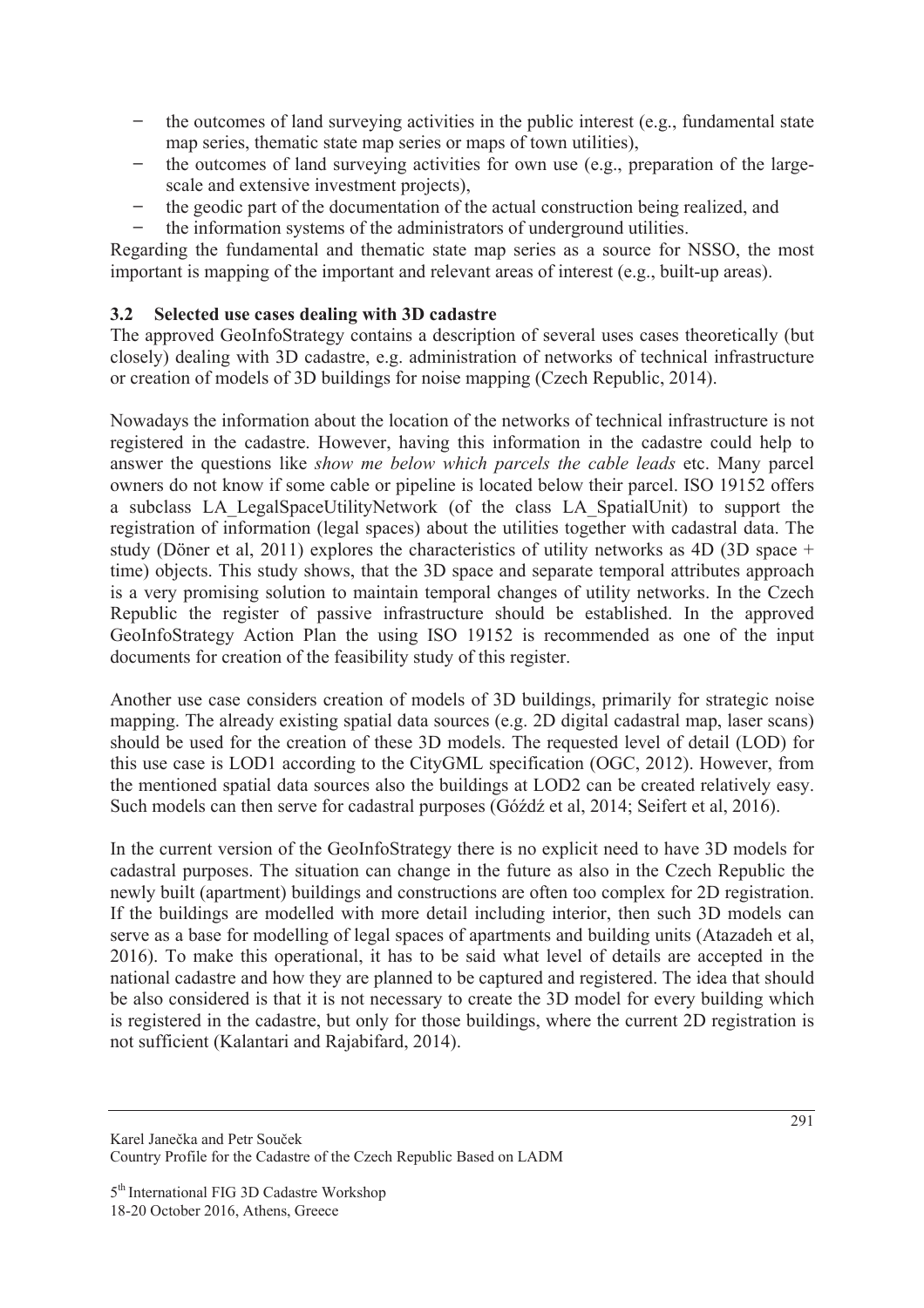## **4. THE PROPOSAL OF THE LADM BASED COUNTRY PROFILE**

There were several points which motivated us to work on a proposal of the LADM based country profile. The set of measures for development of the regulatory framework in the field of spatial information were defined in the GeoInfoStrategy Action Plan. This Action Plan considers the adoption of the ISO 19152 standard in various government initiatives. In particular, using ISO 19152 is recommended for further development of the Register of territorial identification, addresses and real estates and for the feasibility study of the Register of passive infrastructure. It means, that during the implementation of the GeoInfoStrategy Action Plan there will be a demand for deep knowledge and understanding of LADM concept. Both mentioned registers could be considered as the cornerstone of the Czech National Spatial Data Infrastructure (Čada and Janečka, 2016b).

The Czech version of ISO 19152 exists since October 2013. The National Mirror Committee 122 Geographic information/Geomatics was responsible for translation. Both authors of the paper are members of this committee. During the work on translation the members of the committee had been discussing about using ISO 19152 in the Czech Republic. The conclusion was, that as the first step the country profile for the Czech Republic based on LADM should be created and then tested against the LADM concept.

An important incentive was also the feedback from the professionals like surveyors who are in touch with cadastre every day. During the presentations on 3D cadastre that were given on several national events and conferences by the first author of the paper the very positive feedback was received. For example, the Czech Union of Surveyors and Cartographers (a member of FIG) declared an interest in the field of 3D cadastre and demonstrated the need for 3D cadastre on several examples (registration of complex buildings, underground constructions, etc.)

As approved in the GeoInfoStrategy, where possible, the NSSO should consists of the 3D objects. It is not explicitly said in the GeoInfoStrategy that the parcels should be registered as 3D parcels. However, the proposed LADM model can be potentially extended to support the registration of 3D parcels (spatial units) in the future. It could serve as a base for an extension of the current data model of the cadastre in the standardized way.

The important part of the NSSO should also be 3D buildings. At the moment it is not decided what levels of detail will be required for all the use cases that should be covered by the GeoInfoStrategy. In other words, it will be necessary to define the appropriate level of detail of all objects from the NSSO to meet the requirements of public administration services.

There are many already existing sources of spatial data for creation of 3D buildings (e.g. digital surface model, the basic register of territorial identification, addresses and real estates, laser scans...) Having such source data available, mode precise 3D models than only LOD1 can be constructed (Góźdź et al, 2014; Seifert et al, 2016). If the buildings are modelled in 3D, then 3D spatial units can be stored in the cadastral database according to the LADM concepts (Thompson et al, 2016).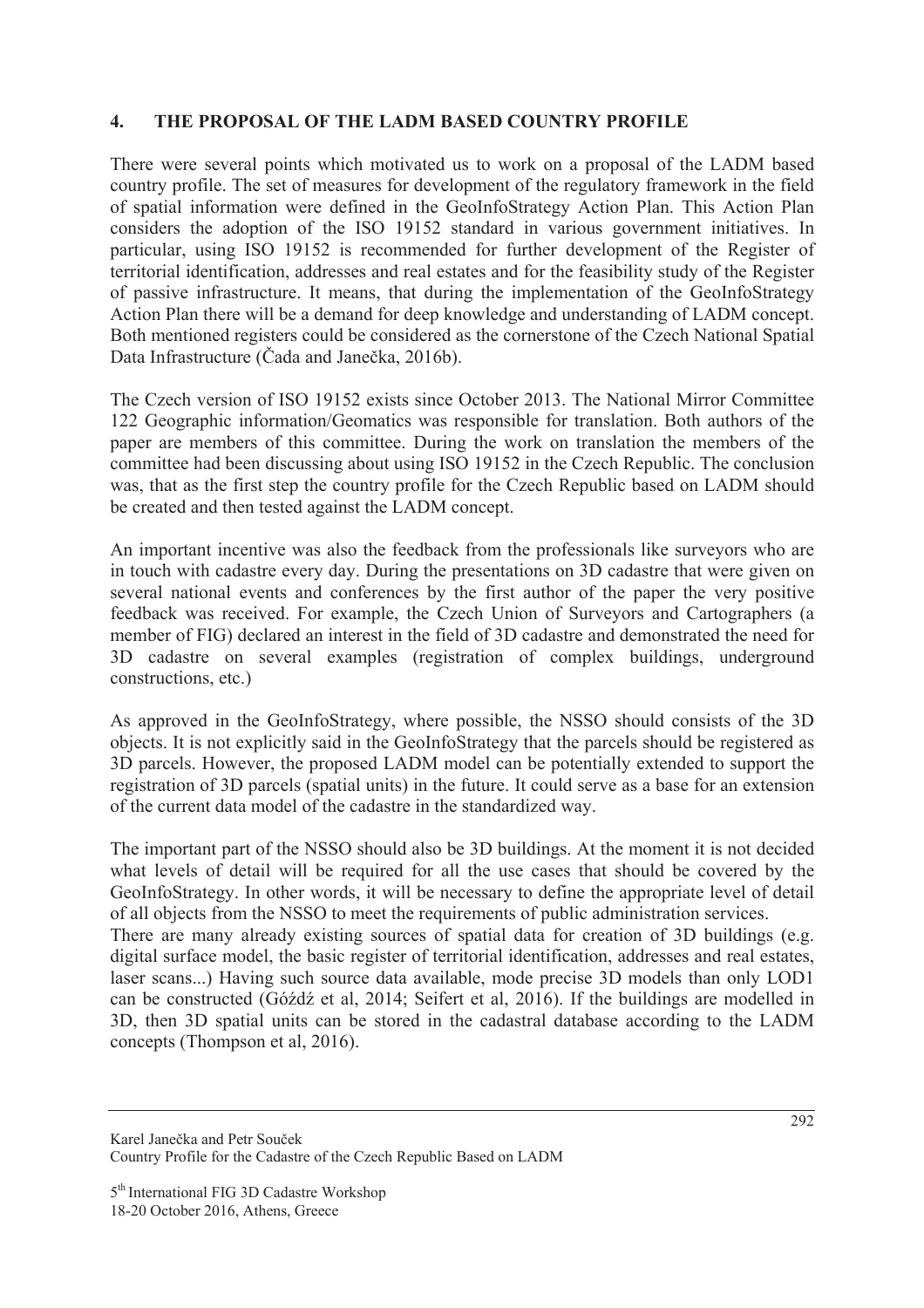Considering the proposal of the LADM based country profile we aimed to have the LADM based country profile reflecting the current cadastral registration (with possible extension to 3D in future) and also to determine a compatibility between LADM and Czech cadastral data model.

## **4.1 Design of the Czech profile based on LADM**

The LADM specifies a conceptual model. To use the LADM requires that an application scheme (country profile) is developed. We applied the reverse engineering, i.e. the first step in the creation of the national profile was an exploring of the physical model and then the logical model was created. In the next step the conceptual model of the cadastre was created based on the logical model. Having the conceptual model completed then we applied a mapping of the Czech tables (classes) on the LADM classes where possible. In some cases the Czech tables (classes) could be inherited from the LADM classes. It was also necessary to consider all the used code lists and compare them with the ones stated in the LADM.

| <b>LADM</b> Package                    | Used LADM class                    | New CZ subclass                                                 |
|----------------------------------------|------------------------------------|-----------------------------------------------------------------|
| Party                                  | LA_Party                           |                                                                 |
|                                        | LA GroupParty                      |                                                                 |
|                                        | LA_PartyMember                     |                                                                 |
|                                        | LA RRR                             |                                                                 |
| Administrative                         | LA_Right                           | CZ_RightOfBuilding                                              |
|                                        | LA_Restriction                     |                                                                 |
|                                        | LA_Mortgage                        |                                                                 |
|                                        | LA BAUnit                          |                                                                 |
|                                        | LA_RequiredRelationshipBaUnit      |                                                                 |
|                                        | LA AdministrativeSource            |                                                                 |
|                                        | LA SpatialUnit                     | CZ Parcel<br>CZ LegalSpaceBuildingUnit<br>CZ_LegalSpaceBuilding |
| <b>Spatial Unit</b>                    | LA_SpatialUnitGroup                |                                                                 |
|                                        | LA Level                           |                                                                 |
|                                        | LA_RequiredRelationshipSpatialUnit |                                                                 |
|                                        | LA_Point                           |                                                                 |
| <b>Surveying and</b><br>Representation | LA_SpatialSource                   |                                                                 |
|                                        | LA BoundaryFaceString              |                                                                 |

**Table 1. The used LADM classes in the Czech country profile. Additionally, the four new subclasses (with CZ\_ prefix) were defined** 

Table 1 above contains the LADM classes used in the proposed Czech profile and the newly defined subclasses. The four subclasses (with CZ\_ prefix), reflecting the needs of the new Civil Code, were added into the country profile:

Karel Janečka and Petr Souček

Country Profile for the Cadastre of the Czech Republic Based on LADM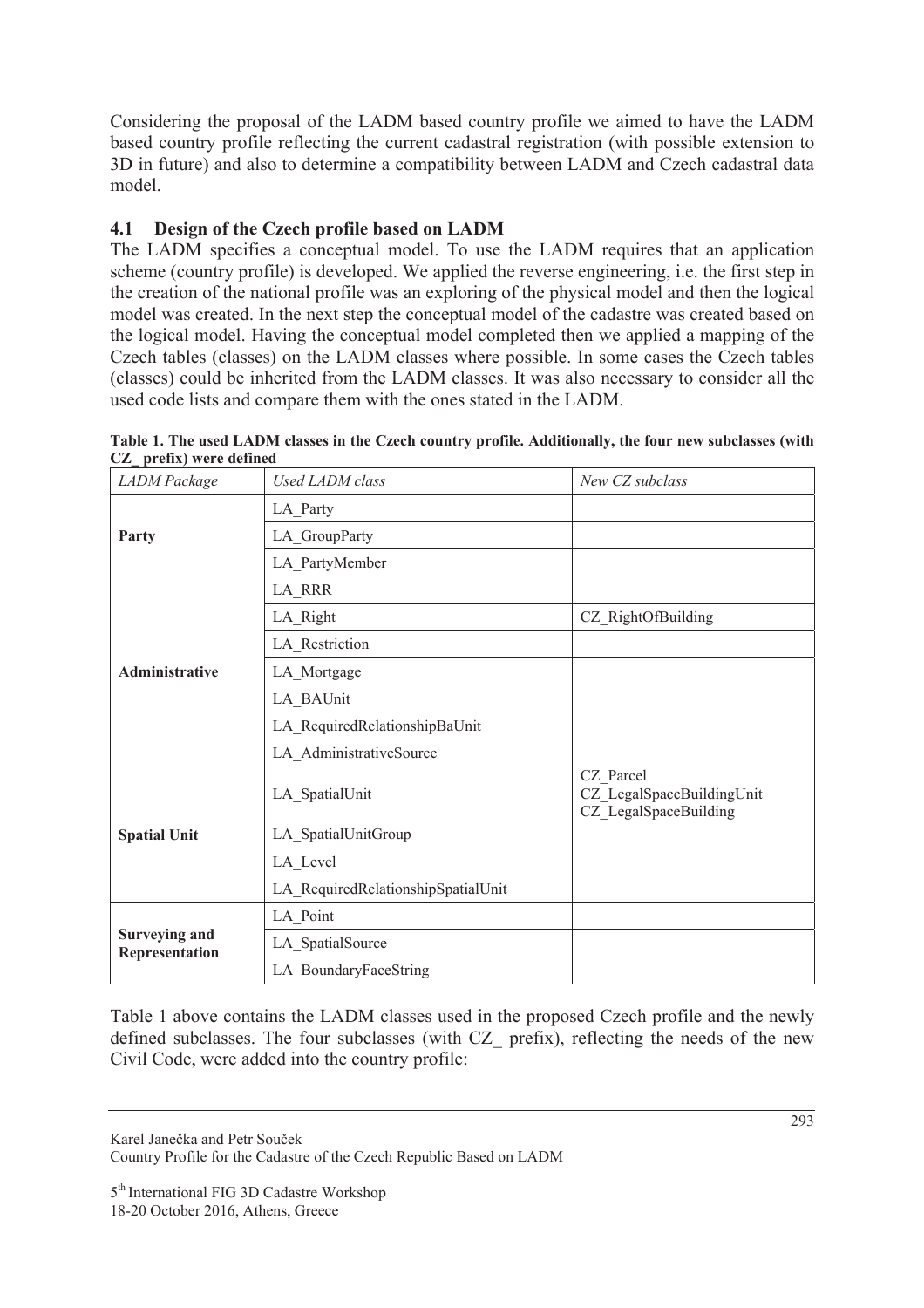- CZ RightOfBuilding the subclass serves for modelling the right of building that was returned into the Czech law by the new Civil Code (see fig. 3);
- CZ Parcel the subclass serves for modelling the 2D parcels. According to the new Civil Code, the owner may newly establish servitude of one of his own parcel to another parcel he owns. The new Civil Code also modifies an indivisible coownership. Using the LADM concept then it can be seen as a serving parcel (see fig. 4);
- CZ LegalSpaceBuildingUnit the subclass serves for modelling the building units. The owner of the building unit automatically also owns a share of common parts of the building;
- ࡳ CZ\_LegalSpaceBuilding the subclass serves for modelling the buildings prior the effectiveness of the new Civil Code. It means that such buildings are considered as a separate things (real estates) and not part of land.



#### **Figure 3. Right of building. The right of building can be established for a maximum of 99 years**



**Figure 4. Serving parcel – owned by neighbours (ISO, 2012)** 

Karel Janečka and Petr Souček

Country Profile for the Cadastre of the Czech Republic Based on LADM

5<sup>th</sup> International FIG 3D Cadastre Workshop

18-20 October 2016, Athens, Greece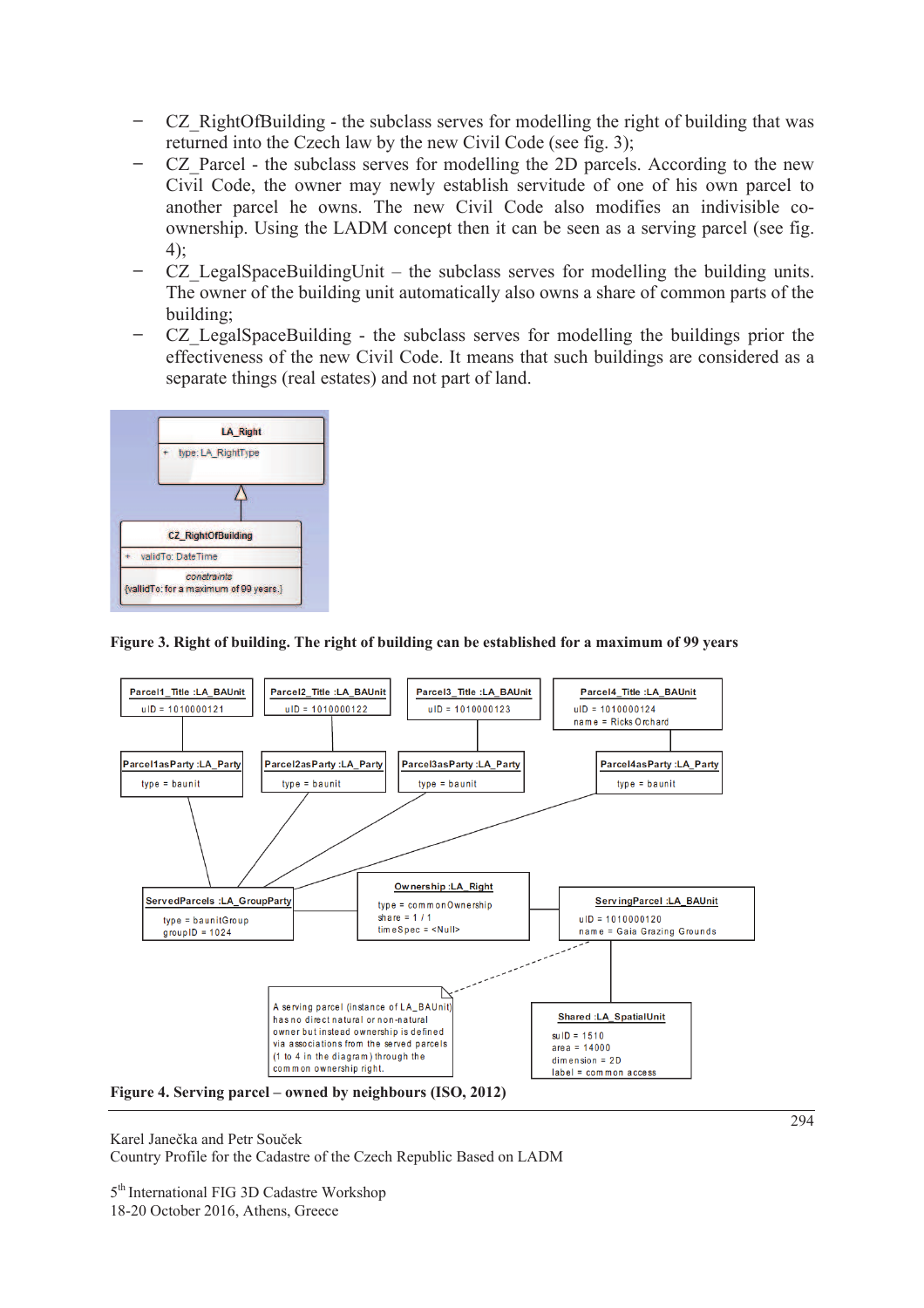

**Figure 5. Country profile for the cadastre of the Czech Republic based on LADM** 

Karel Janečka and Petr Souček Country Profile for the Cadastre of the Czech Republic Based on LADM

5<sup>th</sup> International FIG 3D Cadastre Workshop

18-20 October 2016, Athens, Greece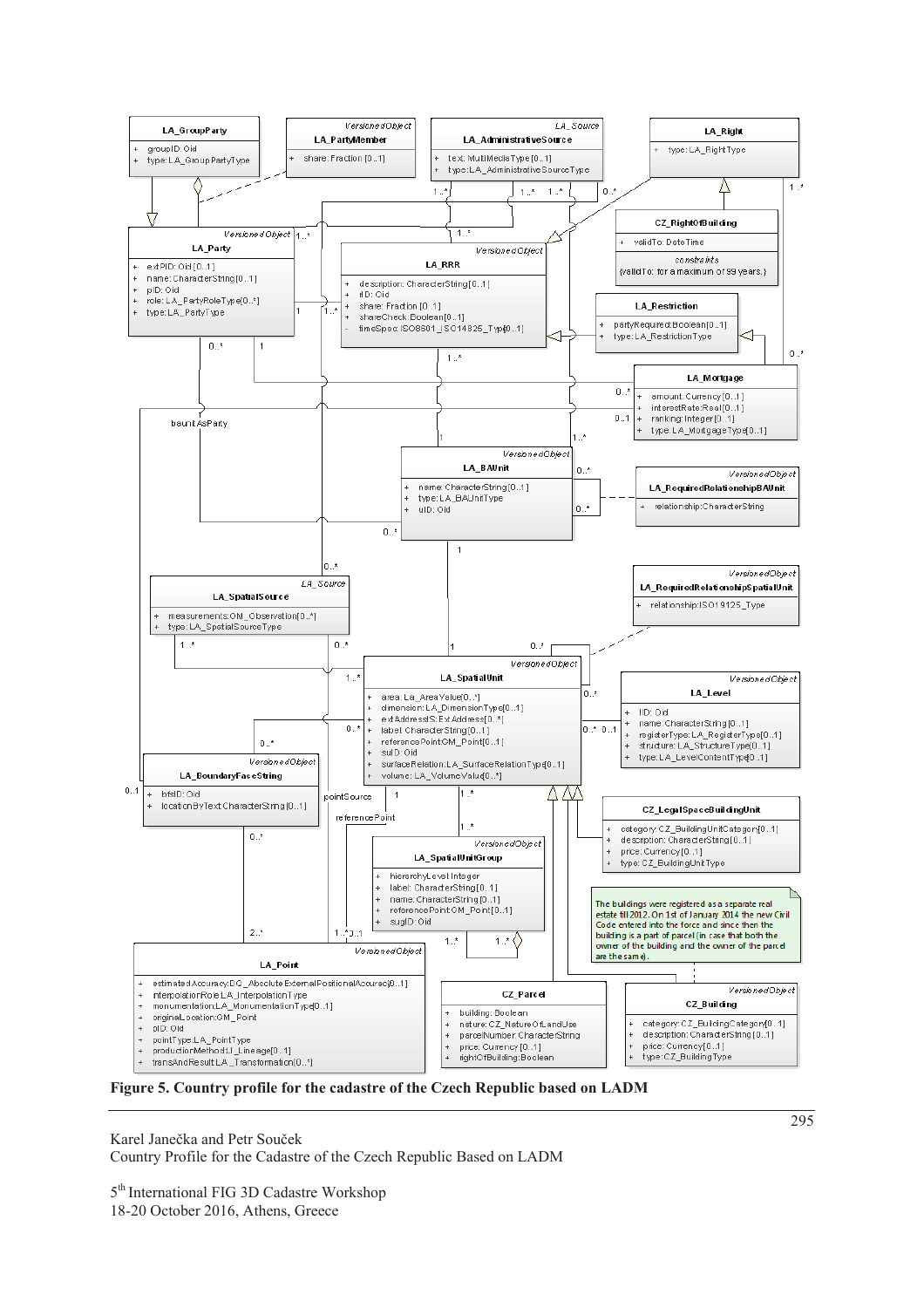#### **4.2 Conformity with ISO 19152**

The LADM consists of three packages and one subpackage, and for each of them a conformance test is specified in Annex A – Abstract Test Suite (ISO, 2012). Three conformance levels are specified per (sub)package: level 1 (low level), level 2 (medium level), and level 3 (high level). Level 1 tests the basic classes per package and level 2 also includes the more common classes. Level 3 includes all classes. Any LADM claiming conformance to the ISO 19152 standard shall satisfy the requirements of Annex A.

The possible ways how to test the conformity are:

- 1) show inheritance structure between the LADM and the tested model (elements), or
- 2) show mapping of elements between the LADM and the tested model.

Table 2 gives an overview per package to check for LADM compliancy. The proposed country profile for the Czech Republic contains all the necessary classes for the conformance level 2 (medium level) and meets all required dependencies as mentioned in table 2.

#### **5. CONCLUSIONS**

The paper describes a creation of the LADM based country profile and its basic characteristics, especially the profile has to consider the requirements of the new Civil Code (e.g., Building as Part of Land, Right of Building or Supplementary co-ownership). We also explored a conformity with ISO 19152.

The approved GeoInfoStrategy contains a description of several uses cases theoretically (but closely) dealing with 3D cadastre, for example an administration of networks of technical infrastructure. Nowadays the information about the location of the networks of technical infrastructure is not registered in the cadastre. However, having this information in the cadastre could help to answer the questions like *show me below which parcels the cable leads* etc. Many parcel owners do not know if some cable or pipeline is located below their parcel. ISO 19152 offers a subclass LA\_LegalSpaceUtilityNetwork (of the class LA\_SpatialUnit) to support the registration of information (legal spaces) about the utilities together with cadastral data. In the Czech Republic the register of passive infrastructure should be established. In the approved GeoInfoStrategy Action Plan the using ISO 19152 is recommended as one of the input documents for creation of the feasibility study of this register.

As also approved in the GeoInfoStrategy, where possible, the NSSO should consists of the 3D objects. It is not explicitly said that the parcels should be registered as 3D parcels. However, the proposed LADM based country profile can be potentially extended to support the registration of 3D parcels (spatial units) and also networks of technical infrastructure in the future. It could serve as a base for an extension of the current data model of the cadastre in the standardized way.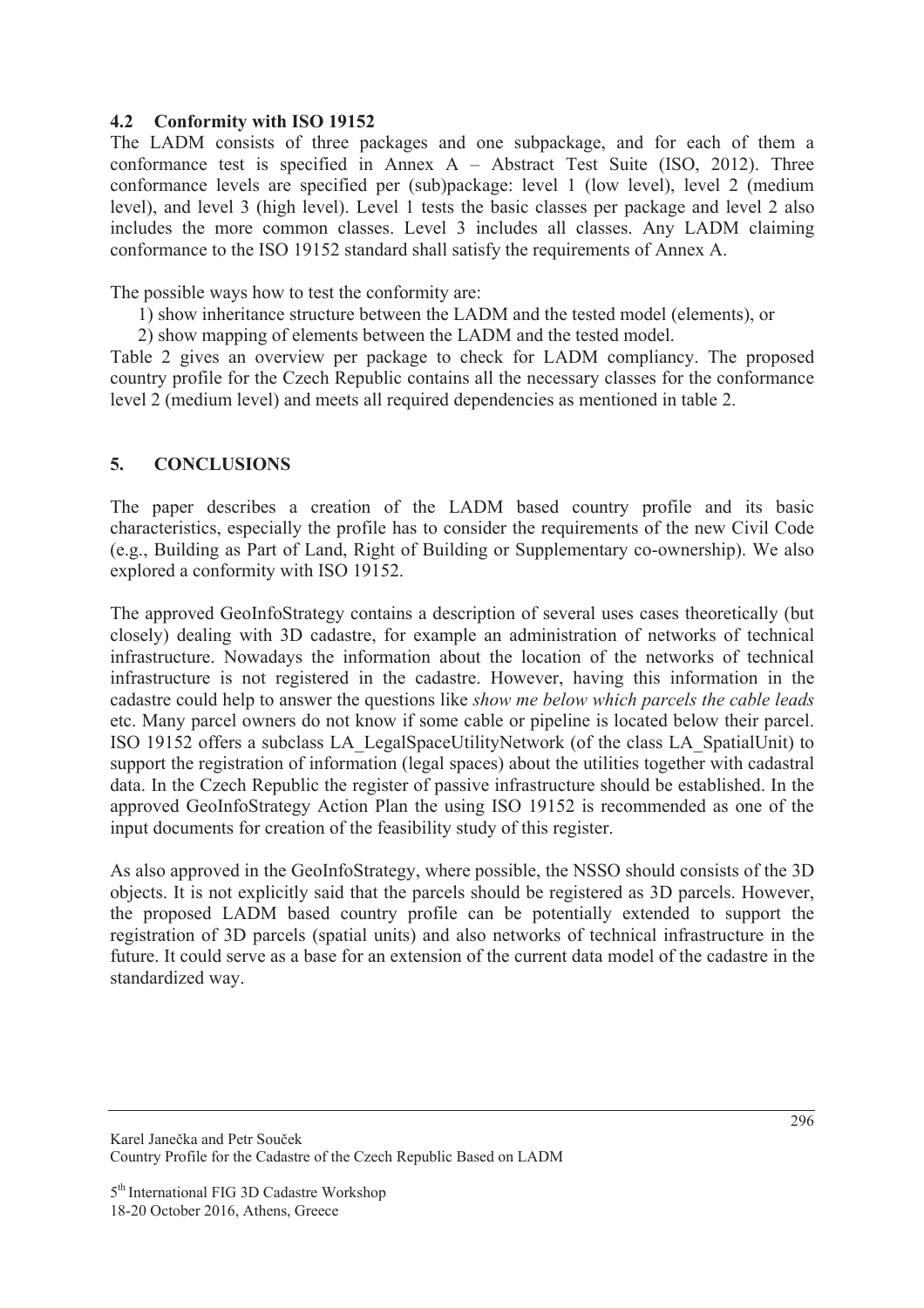**Table 2. The LADM conformance requirements table (ISO, 19152). The classes for the conformance level 2 are highlighted in red rectangles** 

| <b>LADM</b> package                           | <b>LADM</b> class                      | CI <sup>3</sup> | <b>Dependencies</b>                                                                                                                               |
|-----------------------------------------------|----------------------------------------|-----------------|---------------------------------------------------------------------------------------------------------------------------------------------------|
|                                               | VersionedObject                        | ۴               |                                                                                                                                                   |
|                                               | <b>LA_Source</b>                       | ۲               | Oid, (as a minimum one of the specializations must be<br>implemented [LA_AdministrativeSource or<br>LA_SpatialSource]), LA_AvailabilityStatusType |
| Party Package                                 |                                        |                 | Exist only if Administrative Package is implemented                                                                                               |
|                                               | <b>LA</b> Party                        | ۴               | VersionedObject, Oid, LA_PartyType                                                                                                                |
|                                               | LA_GroupParty                          | 2               | Oid, LA_Party, LA_GroupPartyType                                                                                                                  |
|                                               | <b>LA_PartyMember</b>                  | 2               | VersionedObject, LA_Party, LA_GroupParty                                                                                                          |
| Administrative<br>Package                     |                                        |                 | Exist only if Party Package is implemented                                                                                                        |
|                                               | LA_RRR                                 | 1.              | VersionedObject, Oid, LA_Party, LA_BAUnit, LA_Right<br>(as a minimum, this specialization shall be<br>implemented), LA_AdministrativeSource       |
|                                               | <b>LA_Right</b>                        | ۲               | LA_RRR, LA_RightType                                                                                                                              |
|                                               | <b>LA Restriction</b>                  | 2               | LA_RRR, LA_RestrictionType                                                                                                                        |
|                                               | <b>LA_Responsibility</b>               | 3               | LA_RRR, LA_ResponsibilityType                                                                                                                     |
|                                               | <b>LA BAUnit</b>                       | 1               | VersionedObject, Oid, LA_RRR, LA_BAUnitType                                                                                                       |
|                                               | LA Mortgage                            | ž.              | <b>LA_Restriction</b>                                                                                                                             |
|                                               | <b>LA</b> AdministrativeSource         | ۴               | LA_Source, LA_Party, LA_AdministrativeSourceType,<br><b>LA AvailabilityStatusType</b>                                                             |
|                                               | LA_RequiredRelationshipBAUnit          | з               | VersionedObject, LA_BAUnit                                                                                                                        |
| <b>Spatial Unit</b><br>Package                |                                        |                 |                                                                                                                                                   |
|                                               | LA SpatialUnit                         | ۴               | VersionedObject, Oid                                                                                                                              |
|                                               | LA SpatialUnitGroup                    | 2               | VersionedObject, Oid, LA_SpatialUnit                                                                                                              |
|                                               | LA_LegalSpaceBuildingUnit              | з               | <b>LA SpatialUnit</b>                                                                                                                             |
|                                               | <b>LA LegalSpaceUtilityNetwork</b>     | з               | <b>LA SpatialUnit</b>                                                                                                                             |
|                                               | <b>LA Level</b>                        | 2               | VersionedObject, Oid                                                                                                                              |
|                                               | LA_RequiredRelationshipSpatialU<br>nit | 3               | VersionedObject, LA_SpatialUnit                                                                                                                   |
| Surveying and<br>Representation<br>Subpackage |                                        |                 |                                                                                                                                                   |
|                                               | <b>LA</b> Point                        | 2               | VersionedObject, Oid, LA SpatialSource,<br>LA_PointType, LA_InterpolationType                                                                     |
|                                               | LA_SpatialSource                       | 2               | LA_Source, LA_Point, LA_Party,<br><b>LA SpatialSourceType</b>                                                                                     |
|                                               | LA BoundaryFaceString                  | $\overline{2}$  | VersionedObject, Oid, LA_Point (if using geometry)                                                                                                |
|                                               | <b>LA BoundaryFace</b>                 | 3.              | VersionedObject, Oid, LA Point (if using geometry)                                                                                                |

Karel Janečka and Petr Souček Country Profile for the Cadastre of the Czech Republic Based on LADM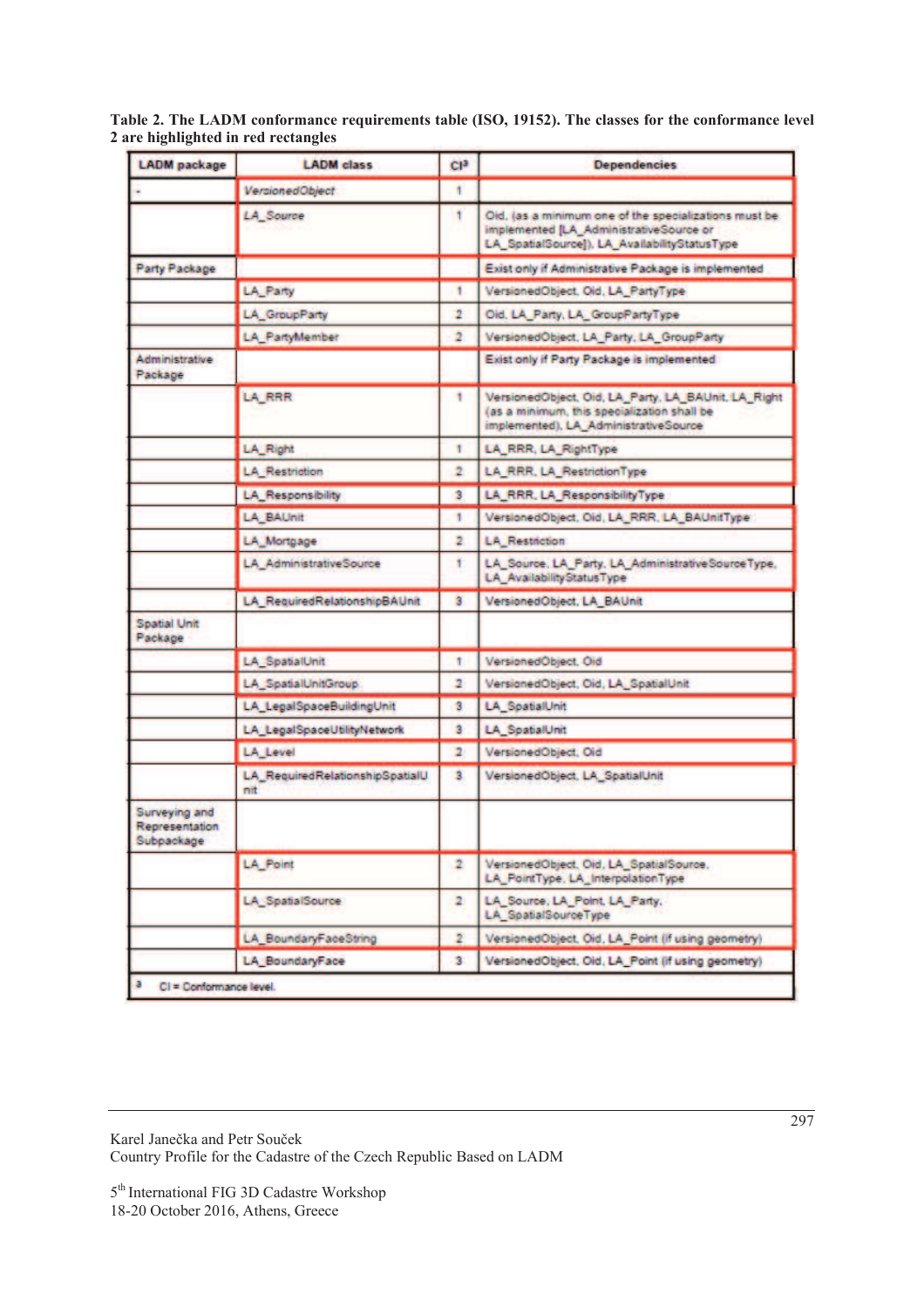## **REFERENCES**

Atazadeh, B., Kalantari, M., Rajabifard, A., Ho, S. and Ngo, T. (2016). Building Information Modelling for High-rise Land Administration. Trans. in GIS. doi:10.1111/tgis.12199.

Czech Republic (2012). The Civil Code, Law No. 89/ 2012 Coll.

Czech Republic (2013). The Cadastre of Real Estates, Regulation No. 357/2013 Coll.

Czech Republic (2014). The Strategy for the Development of the Infrastructure for Spatial Information in the Czech Republic to 2020—Annex 3: Services working with spatial data – use cases; Ministry of the Interior of the Czech Republic: Prague. (In Czech).

Čada, V. and Janečka, K. (2016a). The Strategy for the Development of the Infrastructure for Spatial Information in the Czech Republic. ISPRS International Journal of Geo-Information. Vol. 5, Issue 3:33. doi: 10.3390/ijgi5030033

Čada, V. and Janečka, K. (2016b). The Fundamental Spatial Data in the Public Administration Registers, Int. Arch. Photogramm. Remote Sens. Spatial Inf. Sci., XLI-B4, 171-174, doi: 10.5194/isprs-archives-XLI-B4-171-2016.

Döner, F., Thompson, R., Stoter, J., Lemmen, Ch., Ploeger, H., van Oosterom, P. and Zlatanova, S. (2011). Solutions for 4D cadastre – with a case study on utility networks. International Journal of Geographical Information Science. Vol. 25, No. 7, pp. 1173-1189.

Góźdź, K., Pachelski, W., van Oosterom, P. and Coors, V. (2014). The Possibilities of Using CityGML for 3D Representation of Buildings in the Cadastre. In: Proceedings of the 4th International Workshop on 3D Cadastres. 9-11 November 2014, Dubai, United Arab Emirates, pp. 339-362. ISBN 978-87-92853-28-8.

ISO (2012). ISO 19152, Geographic Information – Land Administration Domain Model (LADM), ed. 1. ISO, Geneva, Switzerland.

Kalantari, M. and Rajabifard, A. (2014). A Roadmap to Accomplish 3D Cadastres. In: Proceedings of 4th International Workshop on 3D Cadastres. 9-11 November 2014, Dubai, United Arab Emirates, pp. 75-82. ISBN 978-87-92853-28-8.

Olivová, K. (2016). Visualization of untypical buildings in the cadastre of real estates. In: The cadastre of real estates currently. Czech Union of Surveyors and Cartographers, Prague. (In Czech)

Open Geospatial Consortium (2012). OGC City Geography Markup Language (CityGML) Encoding Standard. Version 2.0.0, 2012.

Karel Janečka and Petr Souček Country Profile for the Cadastre of the Czech Republic Based on LADM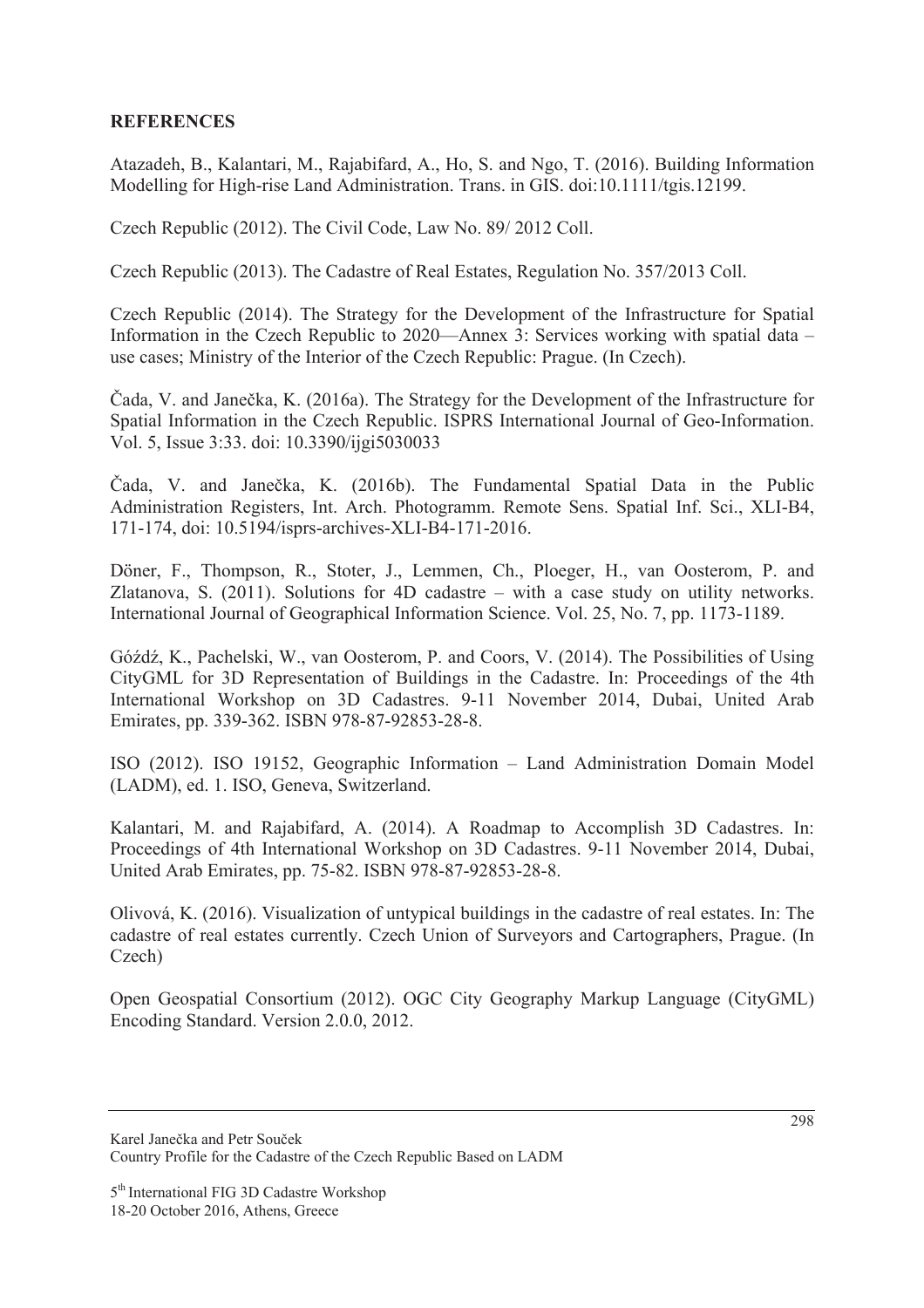Stoter, J. and van Oosterom, P. (2006). 3D Cadastre in an International Context. Legal, Organizational, and Technological Aspects. CRC Press, Taylor & Francis. ISBN 978-0-8493- 3932-5.

Thompson, R., van Oosterom, P., Soon, K.H. and Priebbenow, R. (2016). A Conceptual Model Supporting a Range of 3D Parcel Representations Through all Stages: Data Capture, Transfer and Storage. In: Proceedings of the FIG Working Week 2016. Christchurch, New Zealand. ISBN 978-87-92853-52-3.

## **ACKNOWLEDGEMENTS**

The first author of the publication was supported by the project LO1506 of the Czech Ministry of Education, Youth and Sports.

## **BIOGRAPHICAL NOTES**

**Karel Janeþka** – Ph.D. (2009) Geomatics, University of West Bohemia in Pilsen. He had been working as a database programmer at the Czech Office for Surveying, Mapping and Cadastre in Section of cadastral central database between 2006 and 2008. Since 2009 he is a researcher at University of West Bohemia, Department of Geomatics. His research activities are spatial data infrastructures (SDI), geographical information systems (GIS), spatial databases, spatial data mining, and 3D cadastre. He has experience with coordination of several EU projects and is also reviewer of several international scientific journals. Since 2012 he is the president of the Czech Association for Geoinformation and member of National Mirror Committee 122 Geographic information/Geomatics.

**Petr Souček** – Ph.D. (2008) Geodesy and Cartography, Czech Technical University in Prague. He is working at Czech Office for Surveying, Mapping and Cadastre in Section of cadastral central database as a head of Section of programming and analysis. He is head of technical working group for data, which was established by INSPIRE National Contact Point (CENIA) in the Czech Republic. He has took a part in the whole process of creating, testing and validating data, metadata and services of INSPIRE themes AD, AU and CP in Czech Office for Surveying, Mapping and Cadastre. He participated in the design, testing and validation of INSPIRE view and download services (for the themes CP, AU, AD) as specified by INSPIRE Technical guidelines and OGC standards. He is registered expert in the group INSPIRE Maintenance and Implementation Framework.